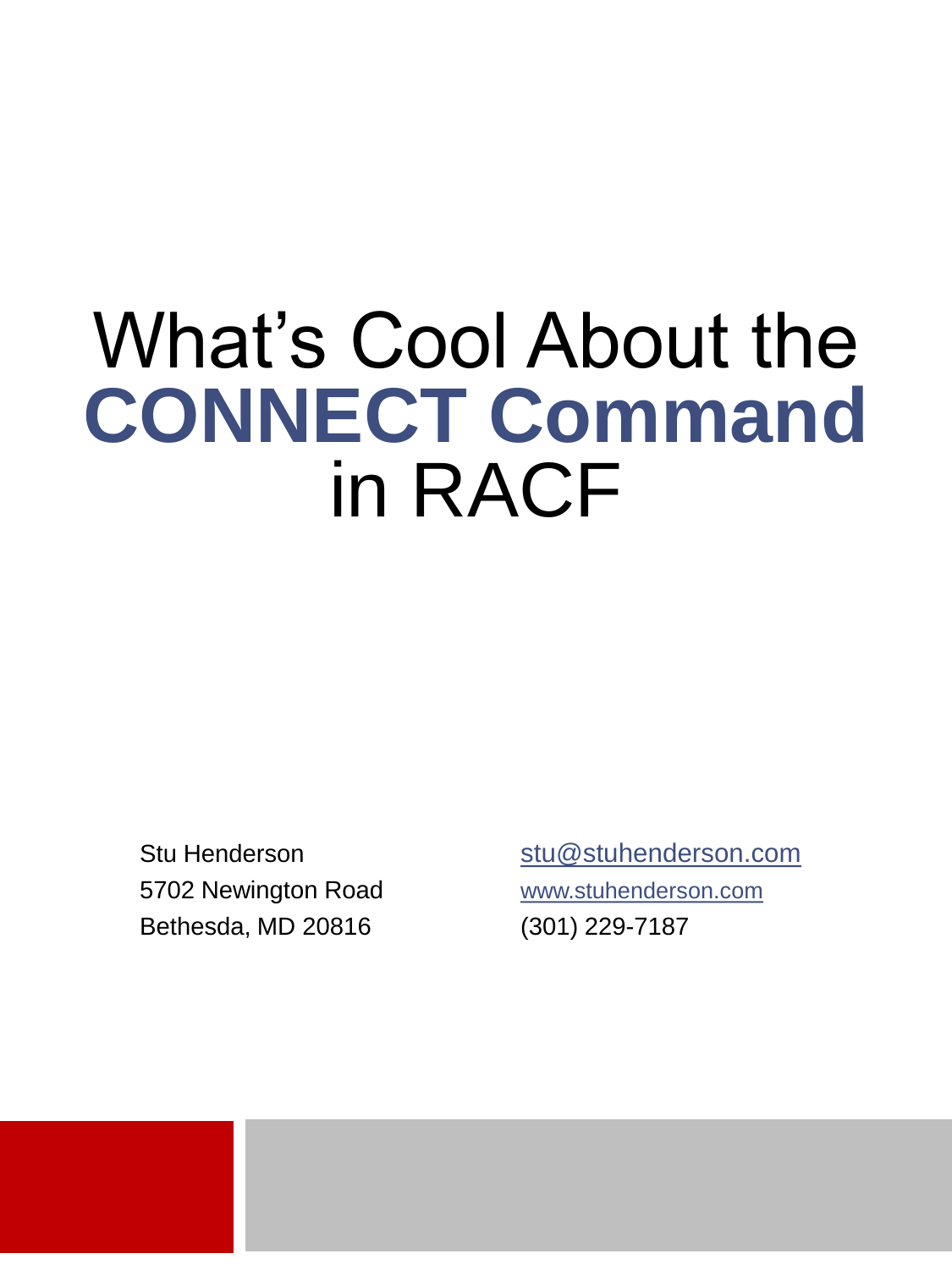#### AGENDA

- 1. We all know the **CONNECT** command
- 2. What is in **CONNECT INFO?**
- 3. Why use **CONNECT INFO?**
- 4. Summary and Call to Action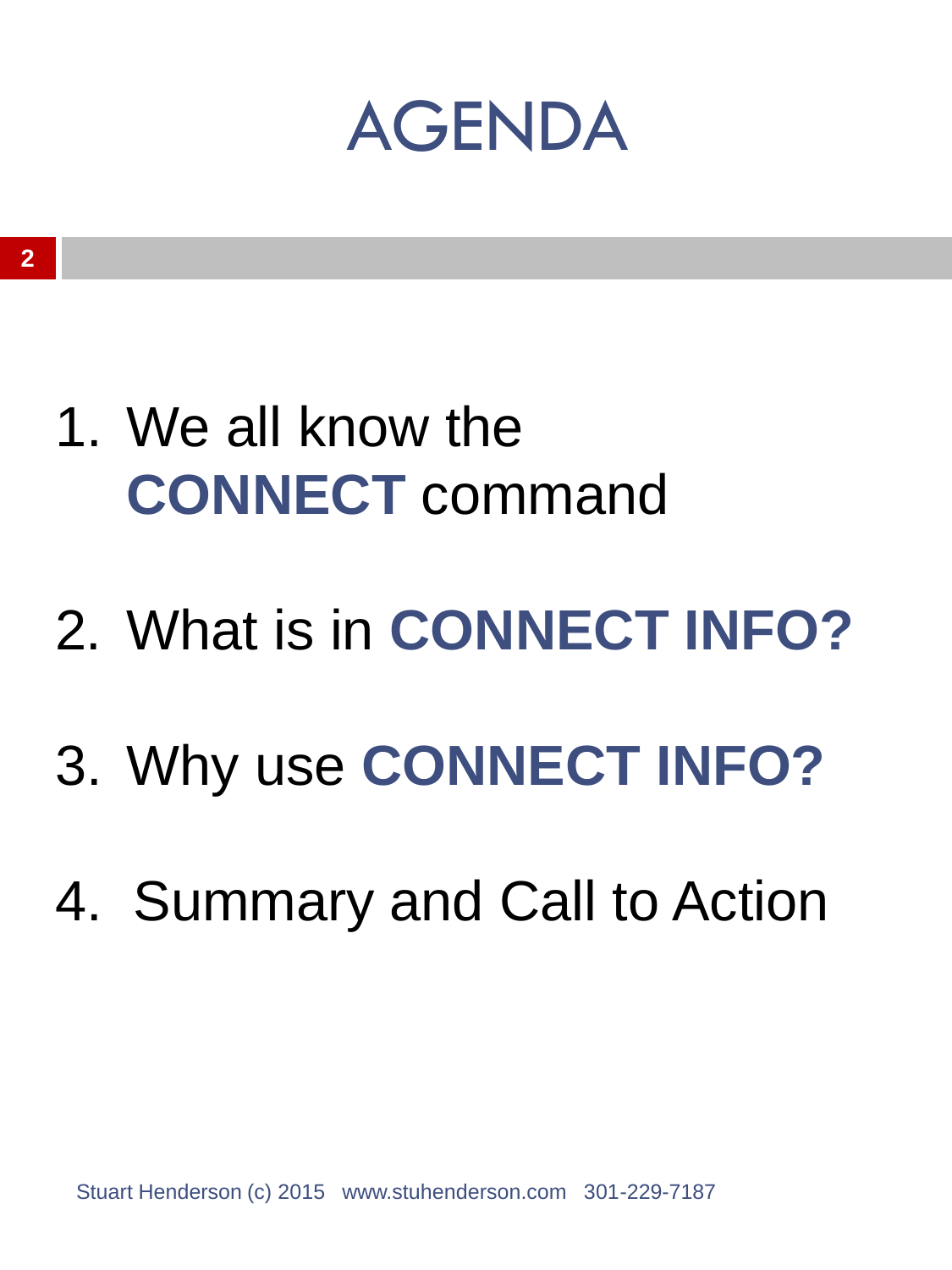#### We all know the CONNECT command

# The **CONNECT** command CO USER02 GROUP(GROUPA)

#### is used to connect a *User* to a *Group*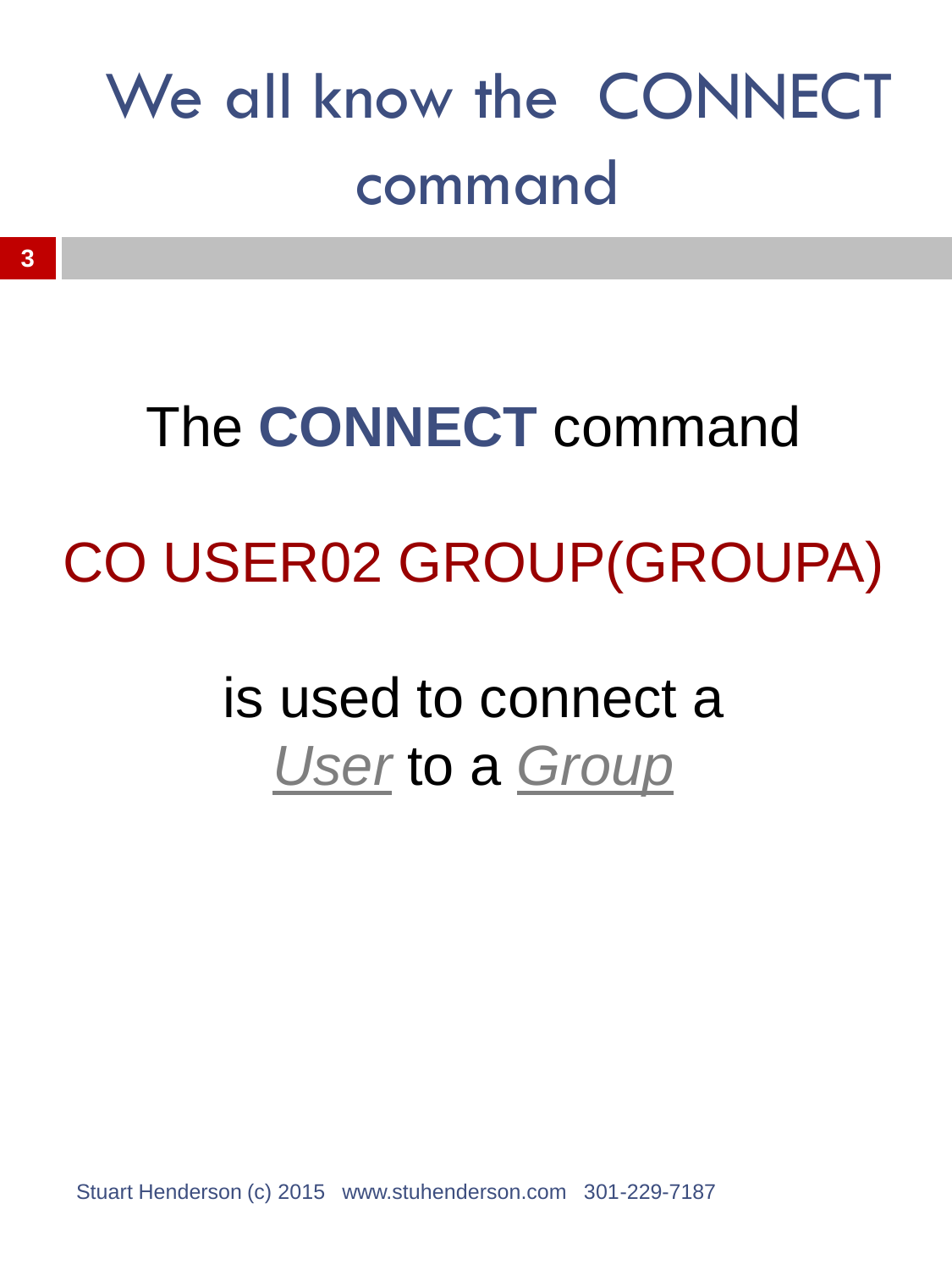#### We all know the CONNECT command

#### The **REMOVE** command (opposite of CONNECT)

#### RE USER02 GROUP(GROUPA)

#### is used to remove a *User* from a *Group*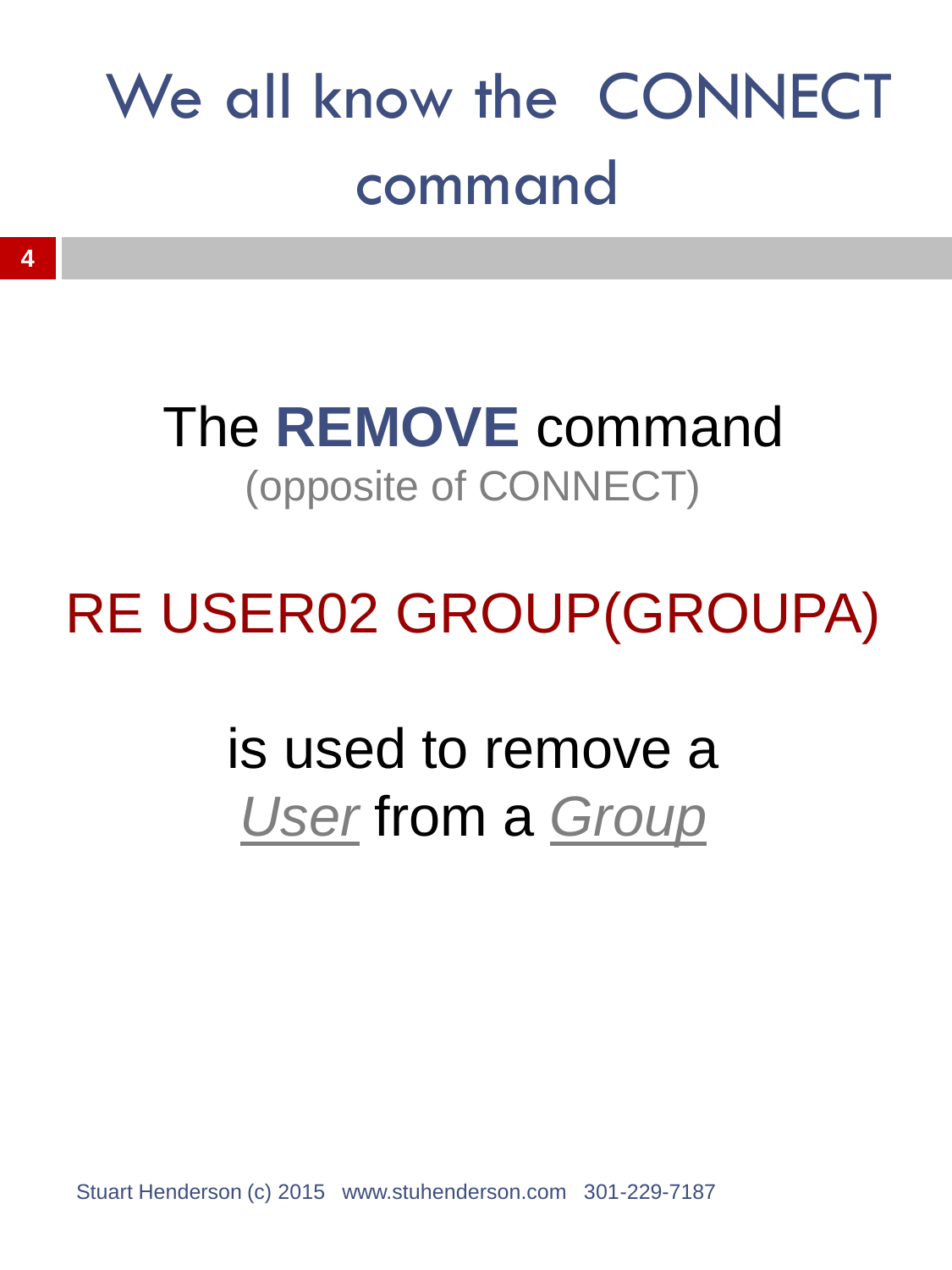- $\Box$  User profile has groups the user belongs to
- $\Box$  Group profile has users in the group

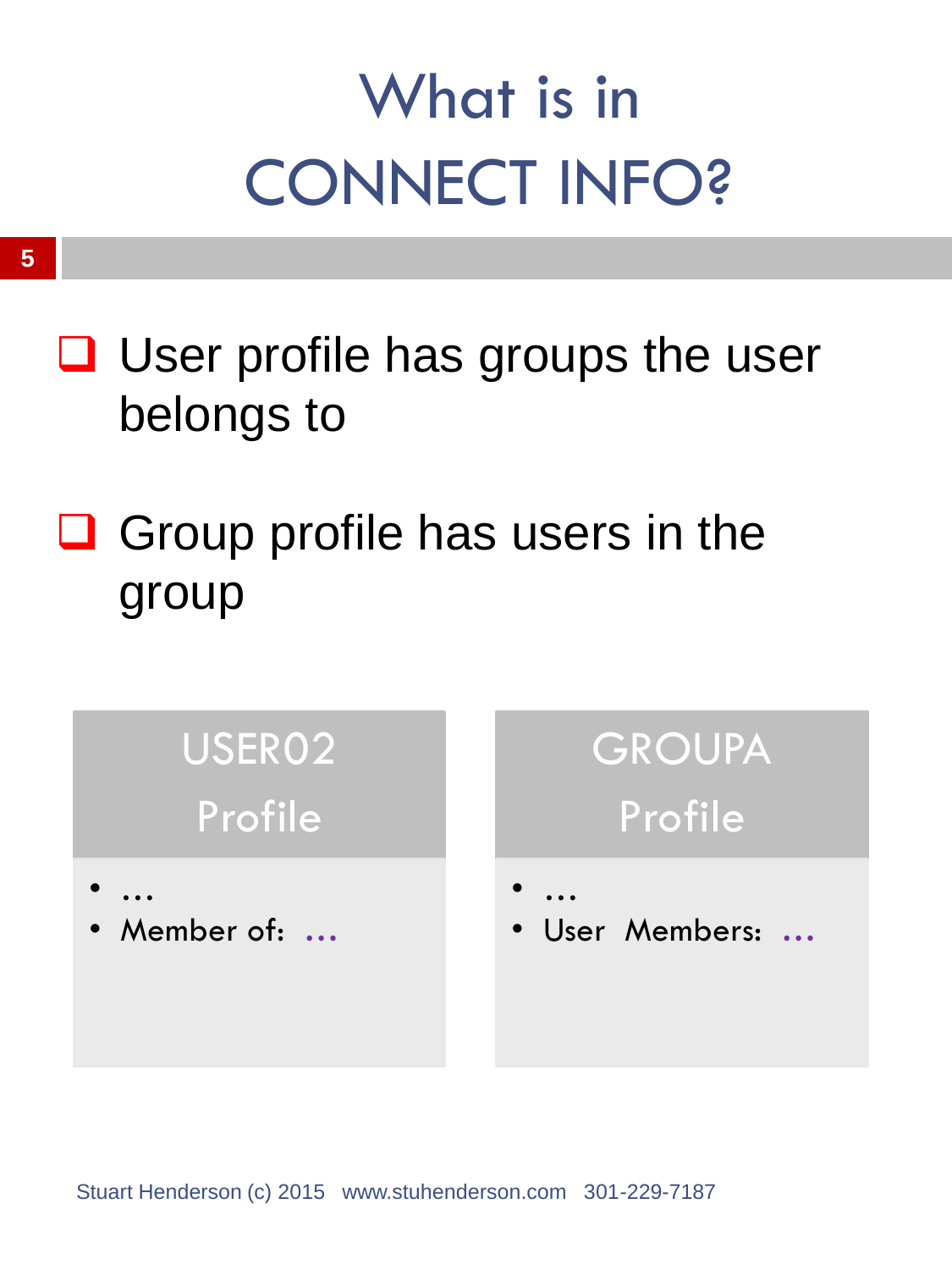#### The CONNECT command puts the group name in User Profile and the user name in Group Profile

#### CO USER02 GROUP(GROUPA)



#### **GROUPA** Profile

• User Members: **USER02**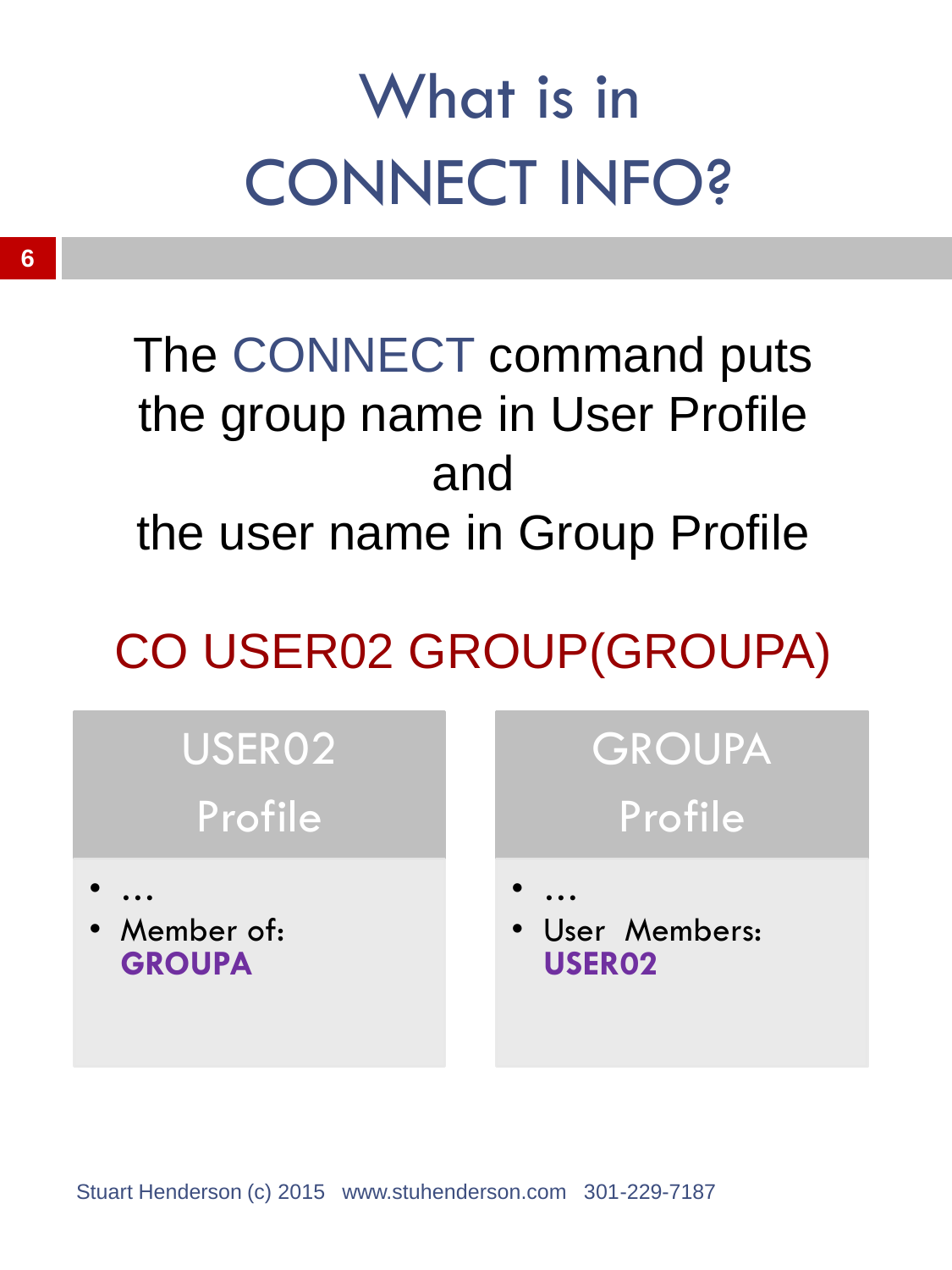The CONNECT command may include additional connection information about how the User relates to the Group

CO USER02 GROUP(GROUPA) *…connection info*

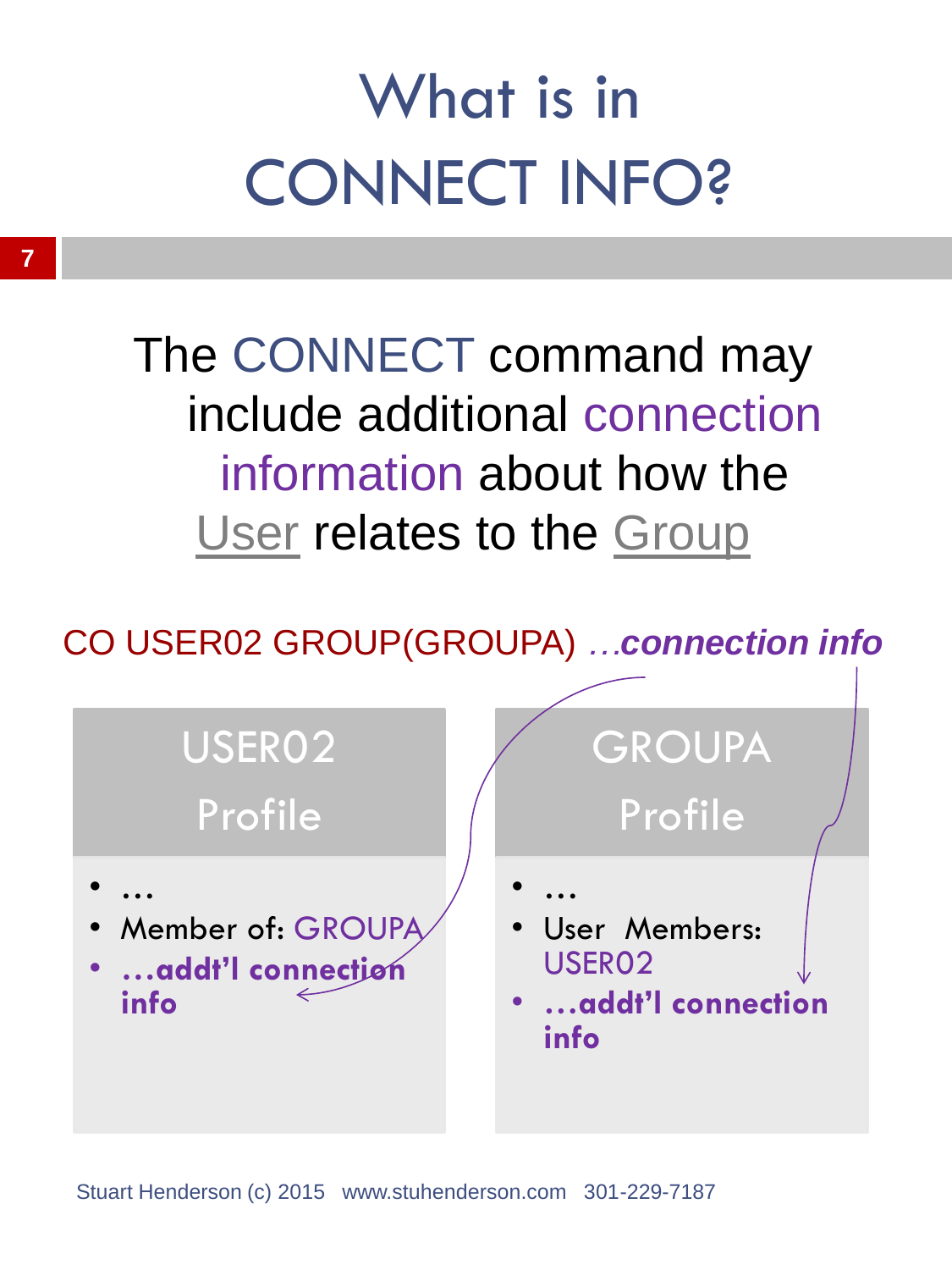- UserID and Group Name
- UACC
- $\times$  AUTH
- Group Attributes, aka Connect **Attributes**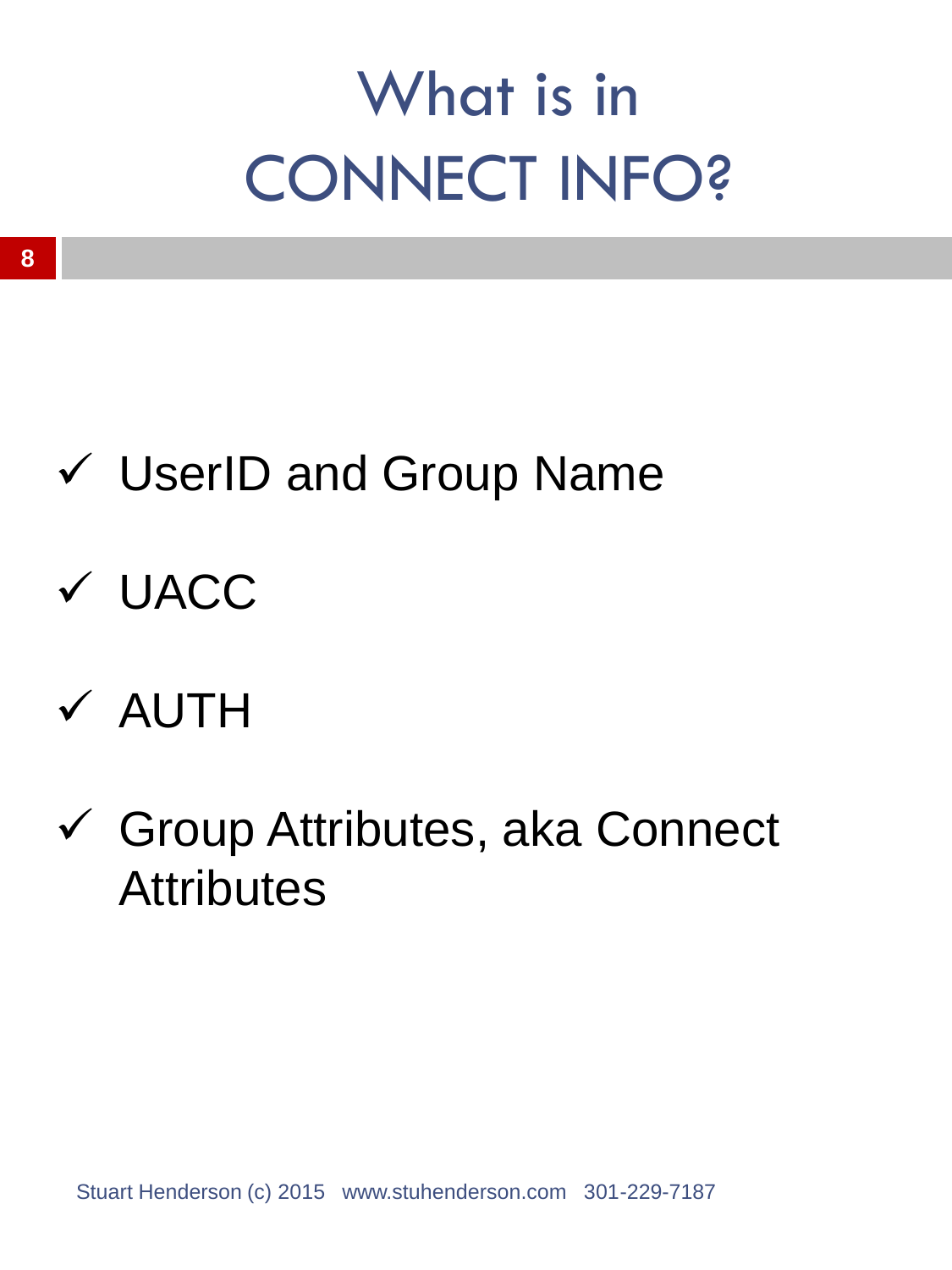#### **UACC** in CONNECT INFO

- **□** Safely ignored
- **Q** Let it default to NONE
- **□ Stored in ACEE**
- **□** Used only for certain resource classes when creating a new profile and you forget to specify the UACC (See DSMON Class Descriptor Table under UACC)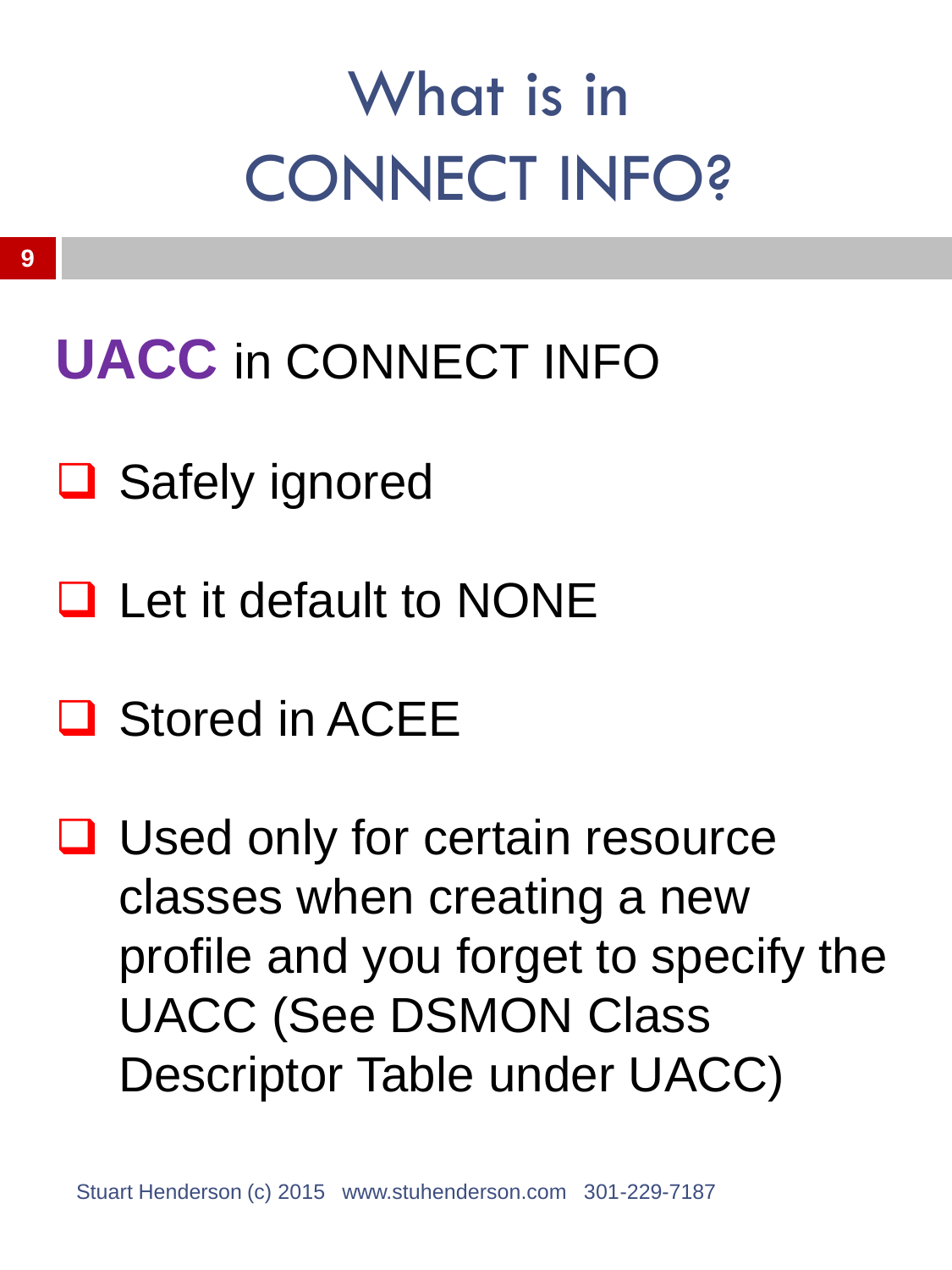#### **AUTH** in CONNECT INFO

- **JOIN** (can create new sub-groups under the group, and (with CLAUTH(USER) new userids in the group)
- **CONNECT** (can connect / remove others to the group)

**Q CREATE** (can create dataset rule with groupname as HLQ)

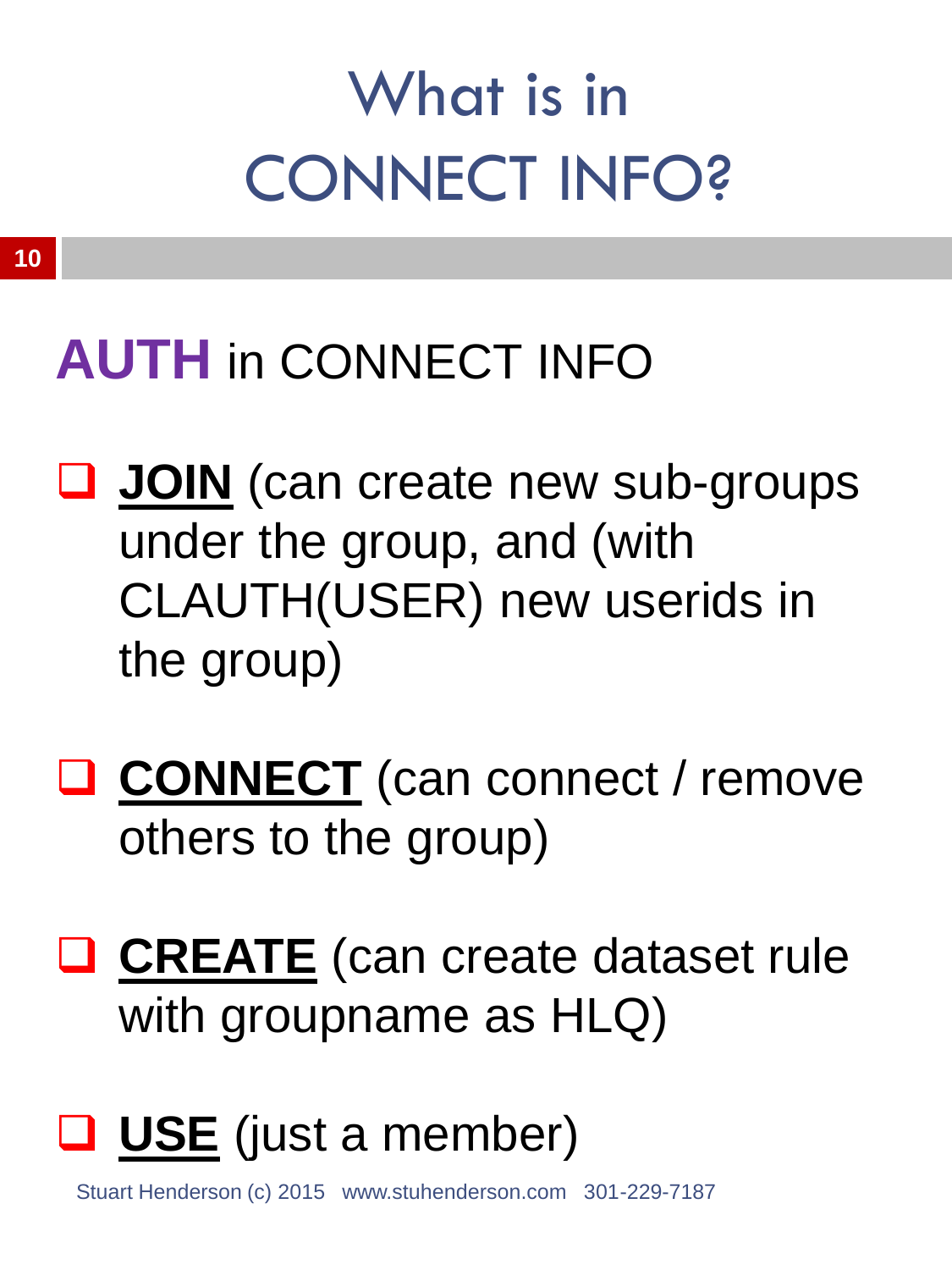**Group Attributes in CONNECT INFO** 

- Any of: SPECIAL, OPERATIONS, AUDIT, REVOKE, GRPACC
- $\Box$  Gives the privilege in the group
- $\Box$  And all the groups it owns
- $\Box$  And all the groups they own...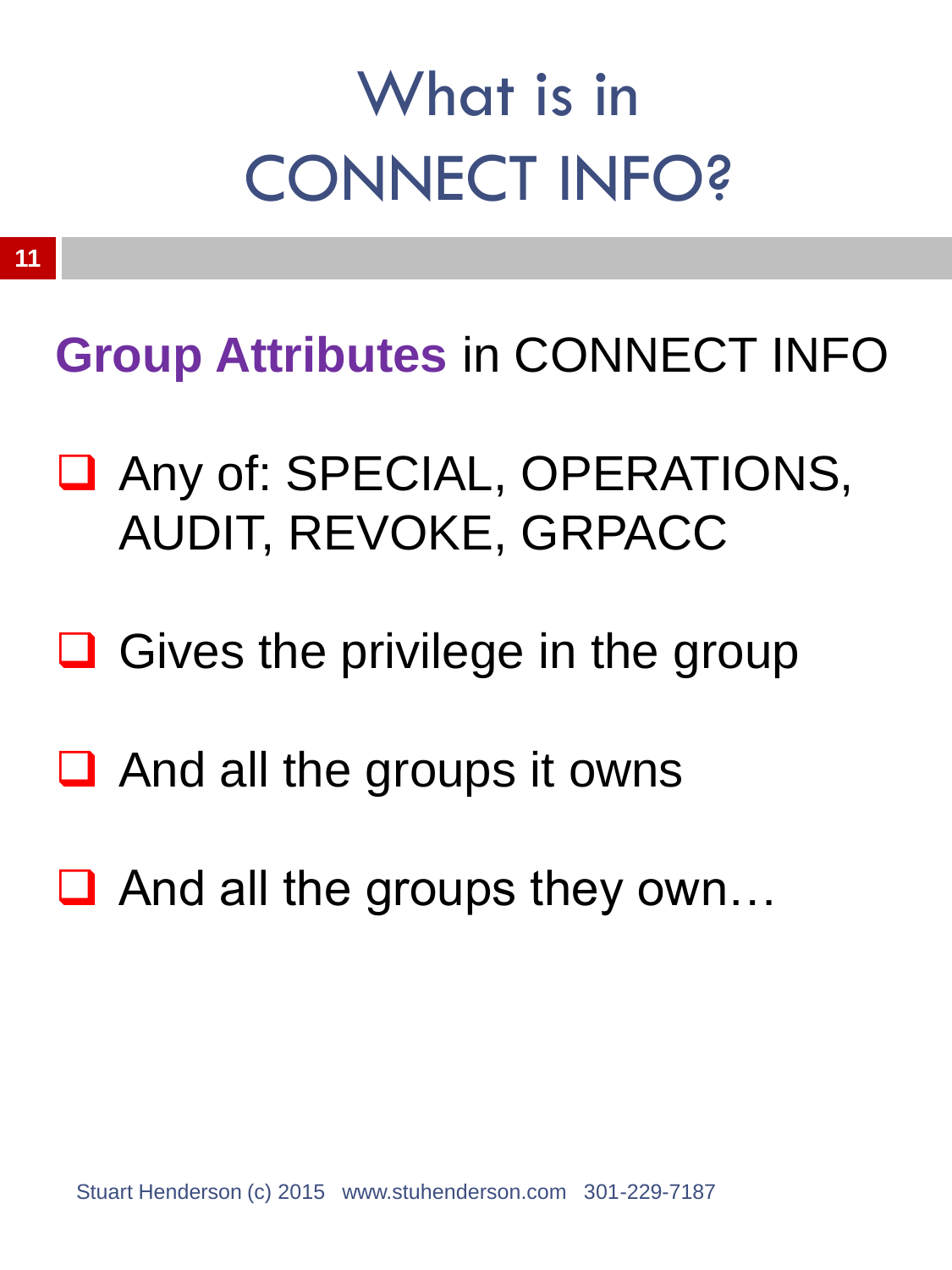#### **Group Attributes** in CONNECT INFO

- **□ So in DSMON, Selected User** Attribute Report, you see that USER02 has Group-SPECIAL in GROUPA
- You LISTUSER USER02 to see which group(s)
- You find those groups in DSMON, Group Tree Report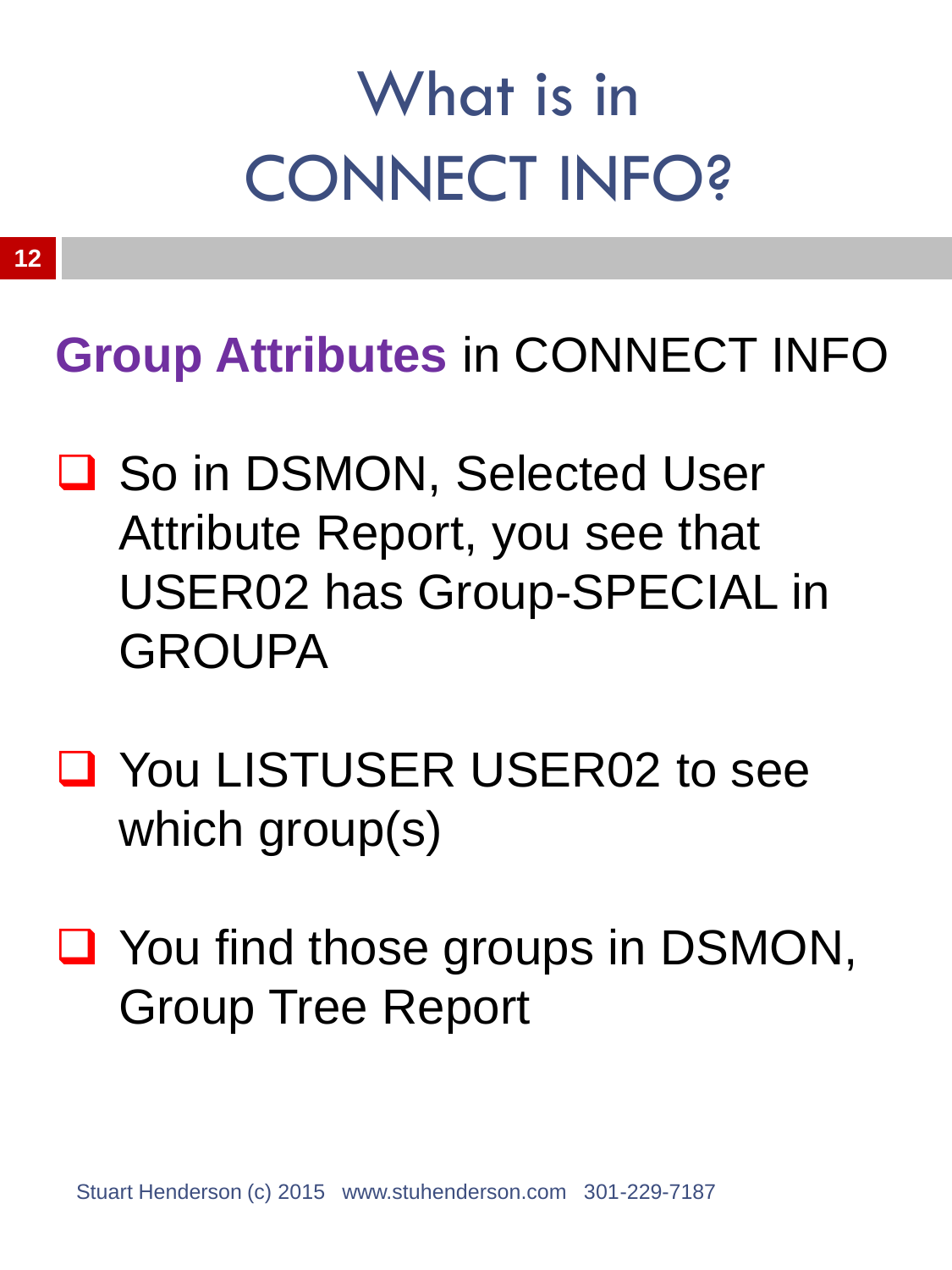$\Box$  Find all the groups they own by following down the vertical lines in the Group Tree Report

#### $\Box$  And the groups they own, and so on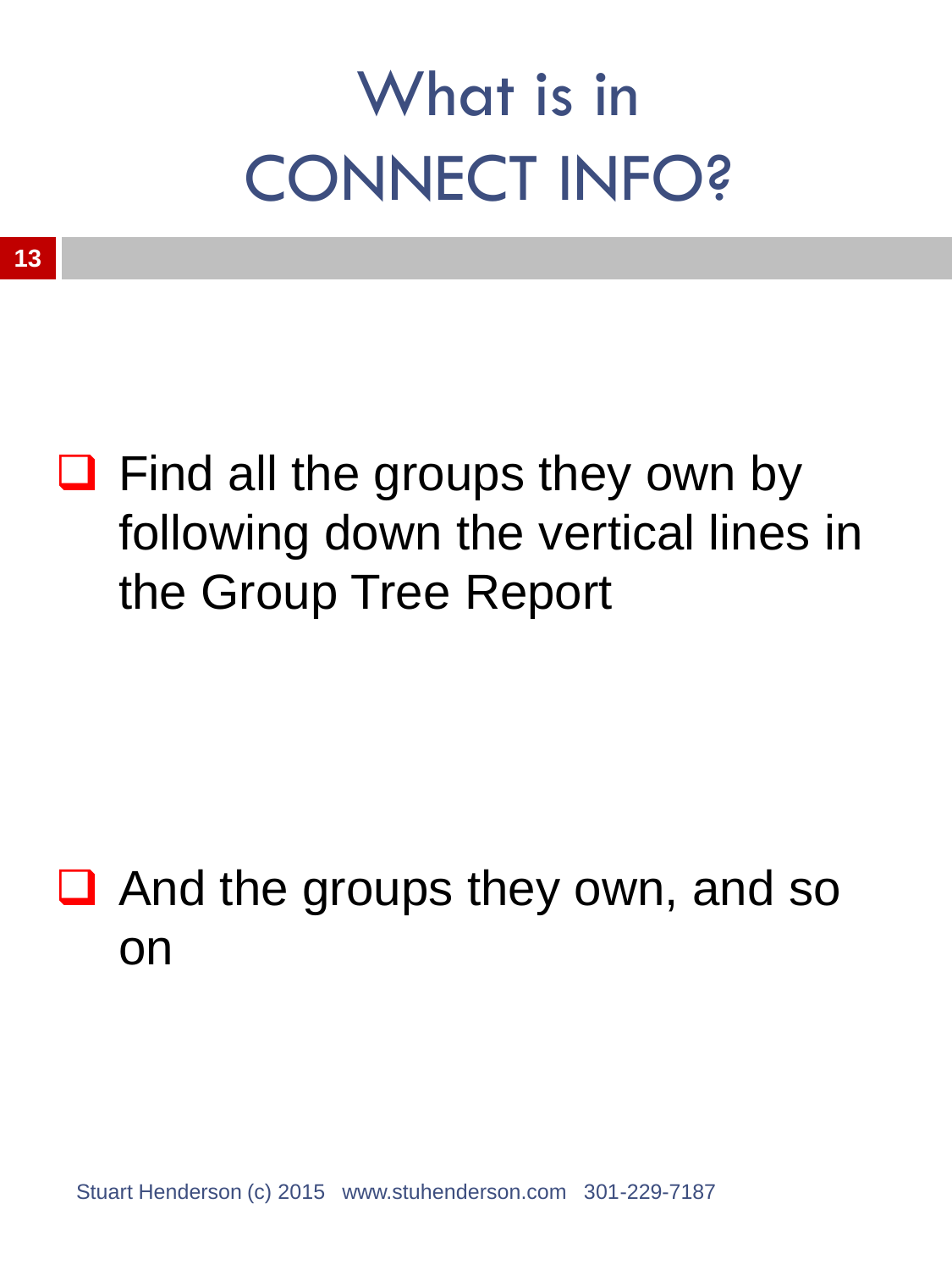- $\Box$  Each group is owned by either a userid or a group. If a group, it must be the superior group, which is connected to it by a vertical line
- When a group has a name in parentheses to the right of the group name in the Group Tree Report, that's the name of the userid that owns the group
- When a group is owned by a userid, then the trickle-down stops with the group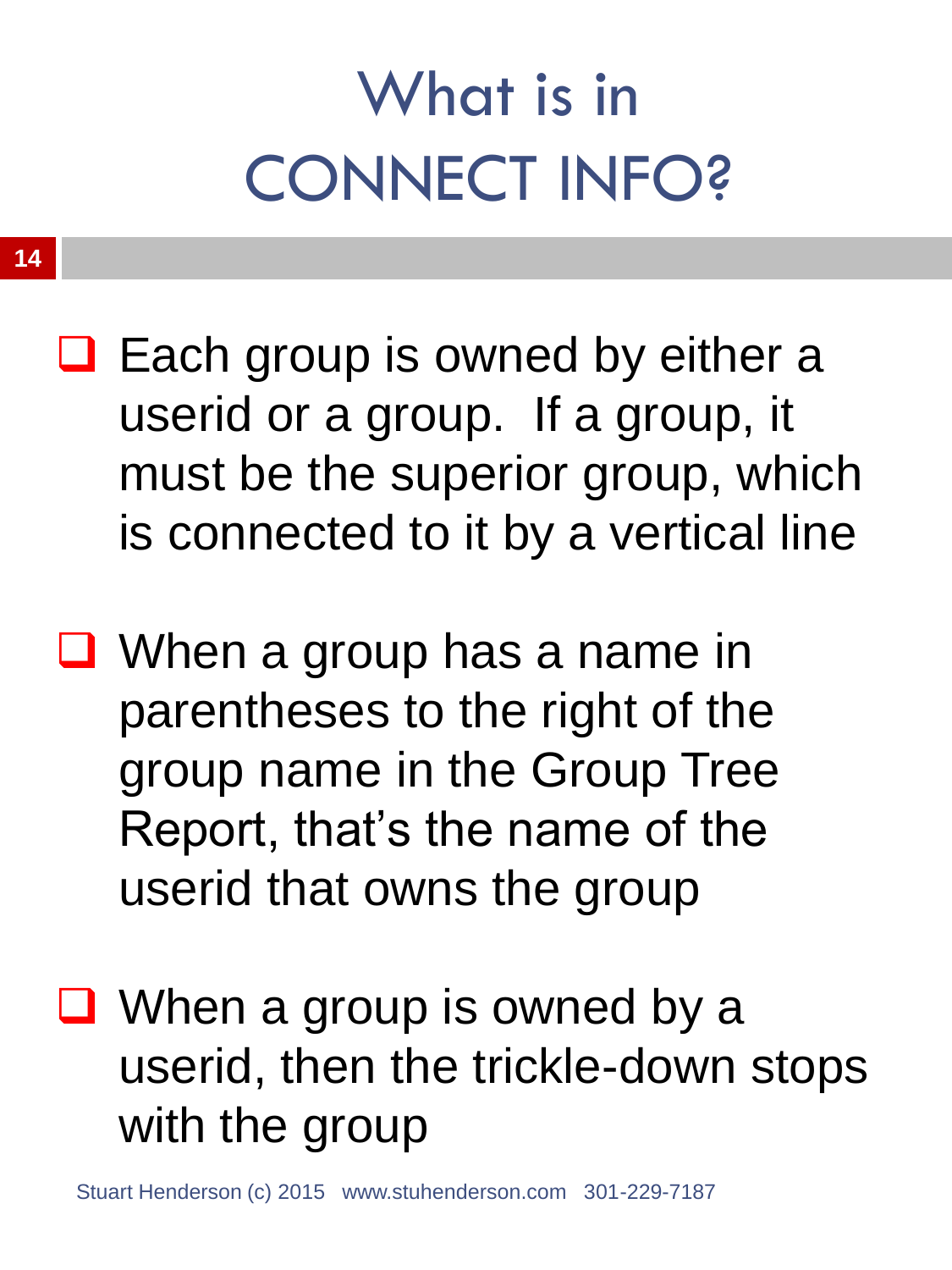Two Phases:

- 1. List all the groups which the group owns, all the groups they own, on down the tree, as long as a group owns a group owns a group
- 2. List every profile owned by these groups, plus dataset profiles with these as HLQs

That's the scope of the group attribute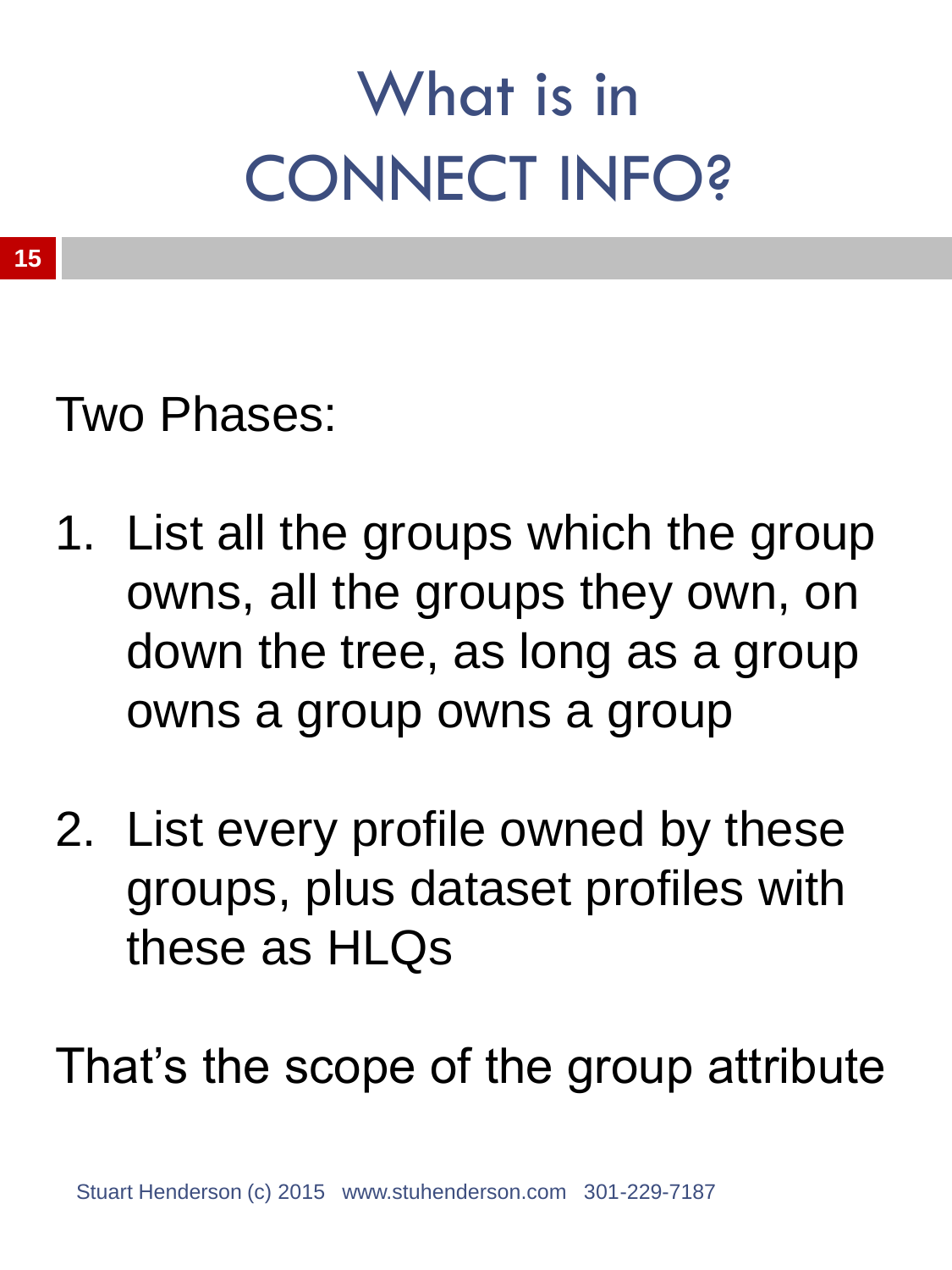### Why use CONNECT INFO?

- - □ Delegation of Authority
	- Famous Nome-Honolulu Principle
	- □ AUTH gives authority just within the group
	- □ Group-SPECIAL gives authority in the group, and all down the tree from there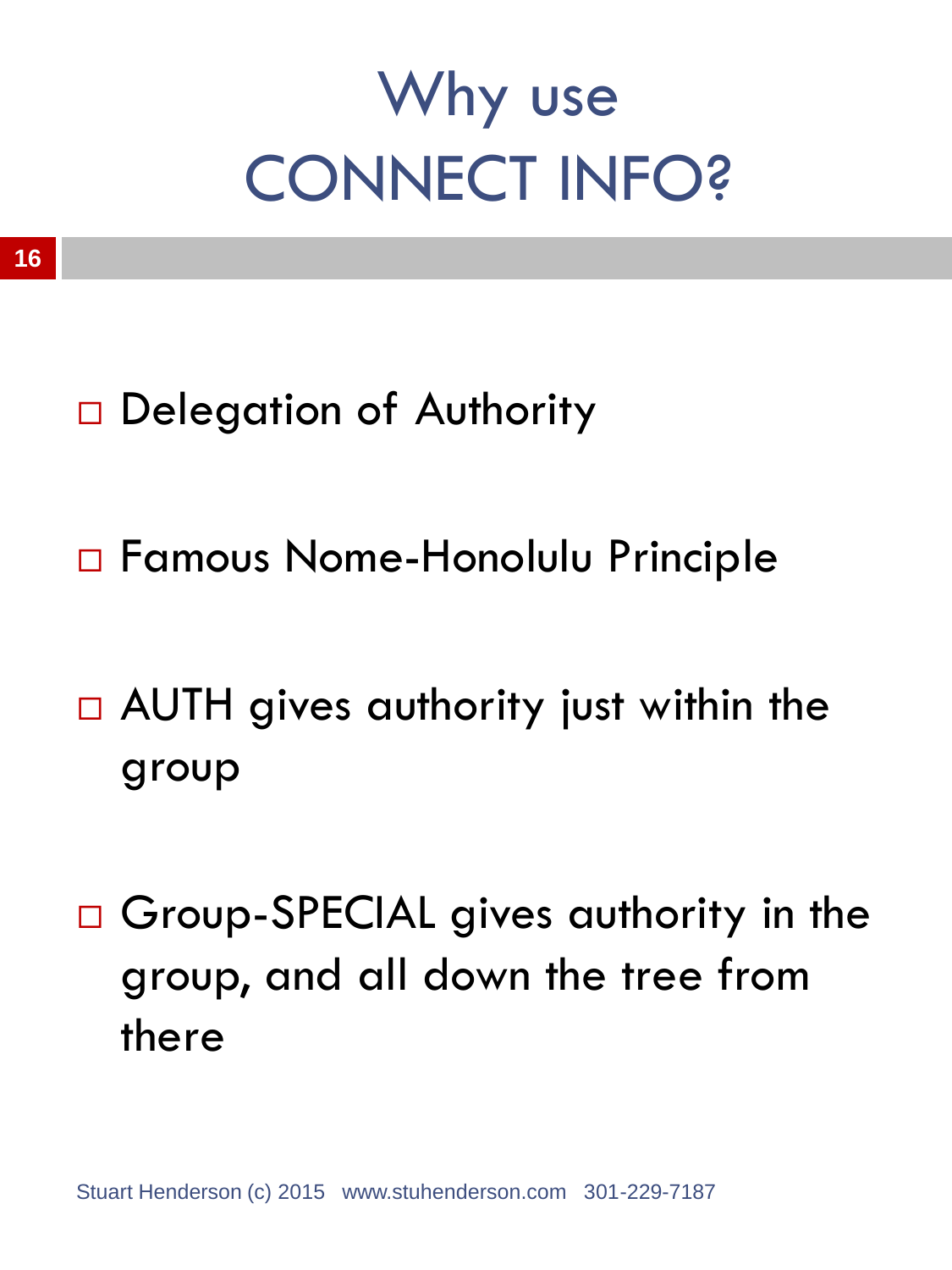## Why use CONNECT INFO?

□ AUTH is great for RBAC (Role Base Access Control)

□ You permit the group where it needs and use AUTH(CONNECT) to let someone else just connect and remove for the group. He can't mess up your permit lists.

#### □ To learn AUTHs greater than USE, **//S1 EXEC RACFICE,REPORT=UADS**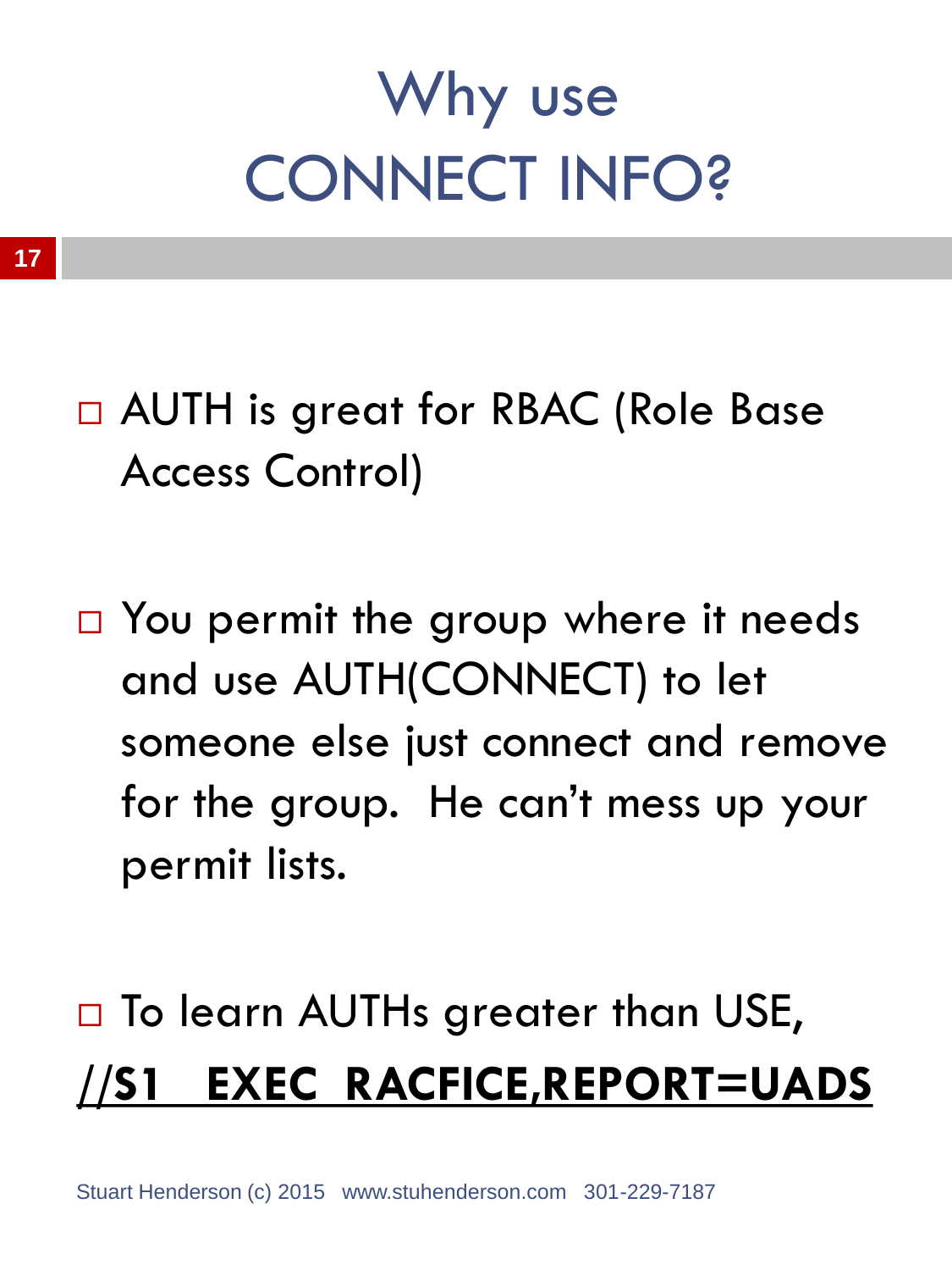Group-SPECIAL

#### **18**

- $\Box$  Is like having your userid be the owner of a profile: it lets you alter or delete it
- □ For the Help Desk, better to use FACILITY class rules named IRR.PASSWORD… to delegate the ability to administer passwords and revoke/resume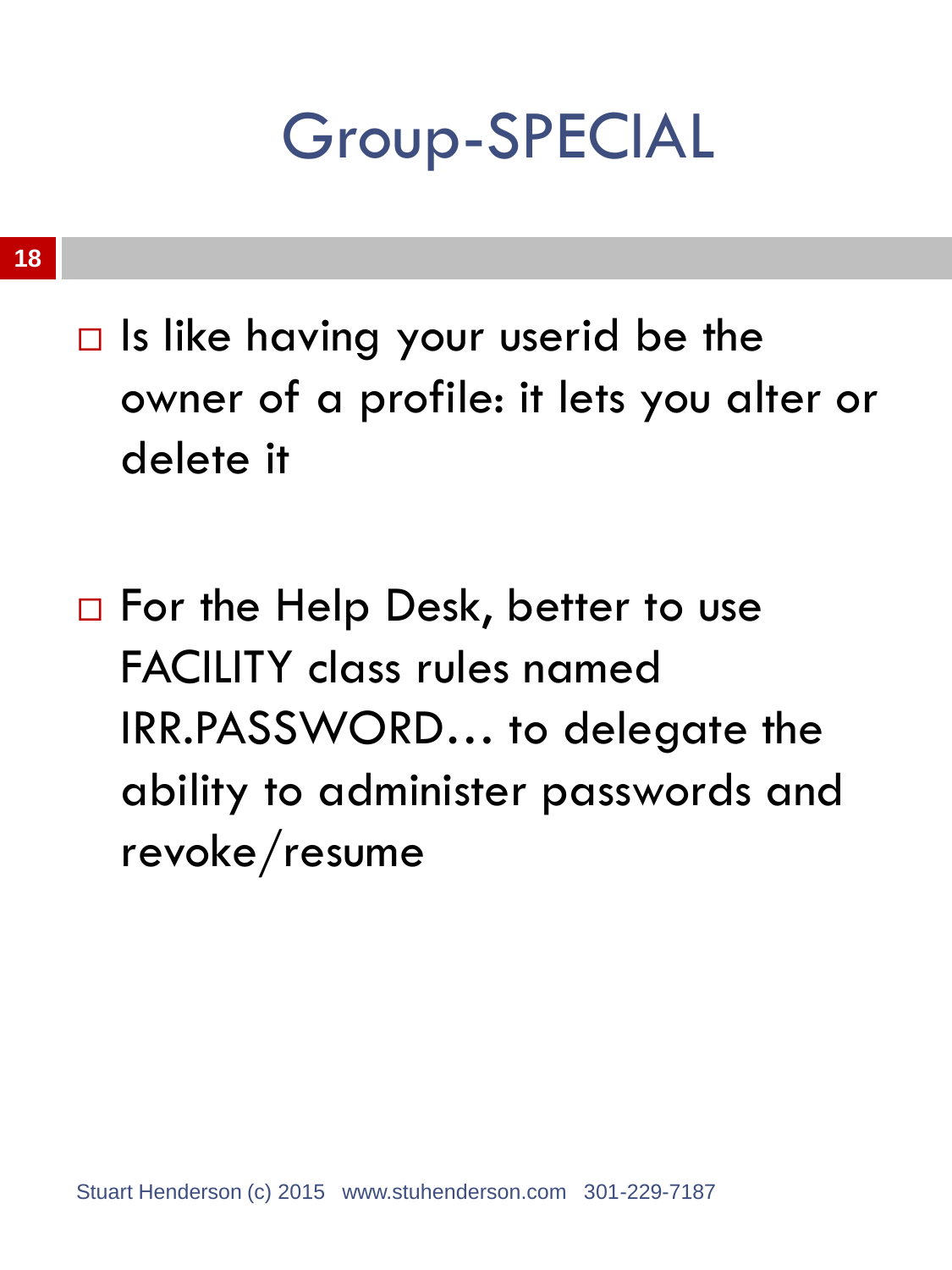### Summary / Call to Action

- Don't let your RACF implementation permit things you don't understand
- $\square$  Map out your delegation of authority: who has AUTH above USE, who has group-attributes, who has CLAUTH, who has SPECIAL
- $\Box$  Then you know how to make it secure
- $\Box$  If not you, then who?